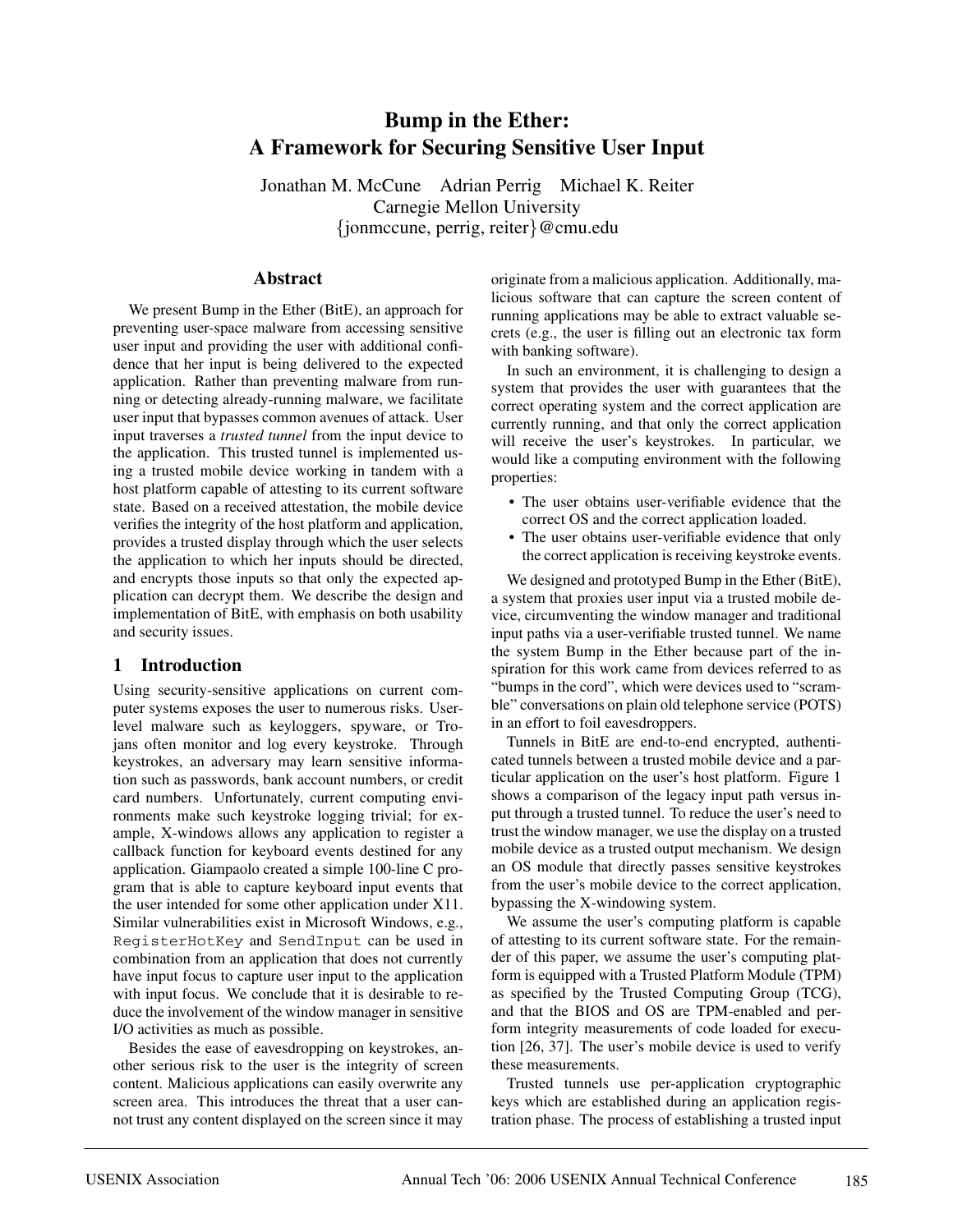session over the trusted tunnel is contingent on the mobile device's successfully verifying an attestation from the integrity measurement architecture (IMA [26]) and TPM on the user's host platform, as well as the user selecting the correct application from a list presented by her mobile device.

#### **2 Background and Related Work**

We provide background and review related work on mobile devices, secure window managers, and trusted computing primitives.

#### **2.1 Mobile Devices**

Balfanz and Felten explored the use of hand-held computing devices (e.g., PDAs) as smart-cards, and found some advantages because the user can interact directly with the hand-held for sensitive operations [1]. The authors generalized their work into a design paradigm they call *splitting trust*, where a smaller, trusted device performs security-sensitive operations and a large, powerful device performs other operations. BitE can be considered a system designed in accordance with the principles of splitting trust.

The Pebbles project attempts to let handhelds and PCs work together when both are available, as opposed to the conventional view that handhelds are used when PCs are unavailable [20]. BitE uses a trusted mobile device to help improve input security on a PC.

Ross et al. develop a framework for access to Internet services, where both the sensitivity of the information provided by the service and the capabilities of the client device are incorporated [25]. This framework depends on either a trusted proxy infrastructure or service providers running a trusted proxy. While promising, this scheme is not widely deployed today.

Sharp et al. develop a system for splitting input and output across an untrusted terminal and a trusted mobile device [31]. Applications run on a trusted server or on the mobile device itself, using VNC [23] to export video to the trusted and untrusted displays in accordance with a security policy. The user has the ability to decide on the security policy used for the untrusted keyboard, mouse, and display. An initial user study yielded encouraging results, but this technique is best described as a tool for power users. In contrast, BitE is designed for interaction with applications running on a local workstation, and for users who may have very little understanding of computer security.

Sharp et al. propose an architecture for fighting crimeware (e.g., keyloggers and screengrabbers) via split-trust web applications [30]. Web-applications are written to support an untrusted browser and a trusted mobile device with limited browsing capabilities. All security-critical decisions are confirmed on the mobile device. This architecture raises the bar for web-based attackers, but it also raises usability issues which are the subject of future

work. BitE is designed to improve the security of interaction between a user and applications on her local workstation. While that application can be a web browser, BitE does not specifically address web security issues.

#### **2.2 Secure Window Managers**

A goal of BitE is to ensure that only the correct application is receiving input events, and to provide userverifiable evidence that this is so. While much prior work has addressed this issue, none of it is readily available for non-expert users on commodity systems today. We now review related work chronologically.

Several government and military computer windowing systems have been developed with attention to security and the need to carefully isolate different grades of information (e.g., classified, secret, top secret). Early efforts to secure commercial window managers resulted in the development of *Compartmented Mode Workstations* [5, 6, 11, 22, 24, 38], where tasks with different security requirements are strictly isolated from each other. These works consider an operating environment where an employee has various tasks she needs to perform, and some of her tasks have security requirements that necessitate isolation from other tasks. For example, Picciotto et al. consider trusted cut-and-paste in the X window system [21]. Cut-and-paste is strictly confined to allow information flow from low-sensitivity to high-sensitivity applications, so that high-sensitivity information can never make its way into a low-sensitivity application. Epstein et al. performed significant work towards trusted X for military systems in the early 1990s [8, 9, 10]. While these systems are effective for employees trained in security-sensitive tasks, they are unsuitable for use by consumers.

Shapiro et al. propose the EROS Trusted Window System [29], which demonstrates that breaking an application into smaller components can greatly increase security while maintaining very powerful windowing functionality. Unfortunately, EROS is incompatible with a significant amount of legacy software, which hampers widespread adoption. In contrast, BitE works in concert with existing window managers.

Microsoft's Next-Generation Secure Computing Base (NGSCB) proposes encrypting keyboard and mouse input, and video output [18]. In NGSCB, special USB keyboards encrypt keystrokes which pass through the regular operating system into the *Nexus*, where they are decrypted. Once in the Nexus, they can be sent to a trusted application running in Nexus-mode, or they can be sent to the legacy OS. Applications running in Nexus-mode have the ability to take control of the system's primary display, which was designed to be useful for establishing a trusted tunnel.

Common to the majority of these schemes is a mechanism by which some portion of the computer's screen is trusted. That is, an area of the screen is controlled by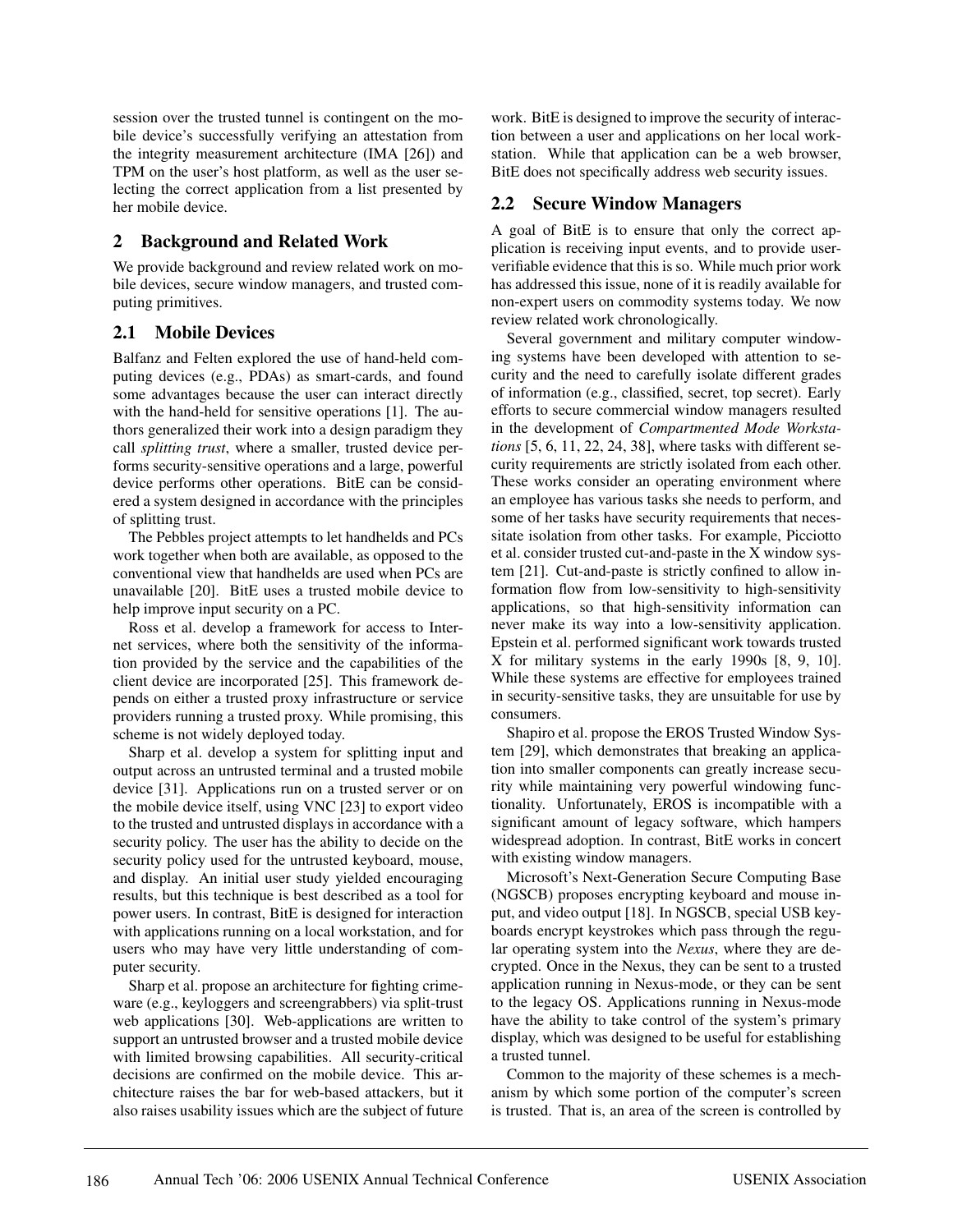

Figure 1: Traditional flow of keystrokes vs. trusted tunnels. On a traditional computer system, keystrokes are first sent to the OS kernel, which passes them to X-windows, which then sends keyboard events to all applications that register to receive them. Unfortunately, malicious applications can register a callback function for keyboard events for other applications. Our trusted tunnels protect keystrokes and only send them to the desired application.

some component of the trusted computing base (TCB) and is inaccessible to all user applications. However, if an application can use a "full-screen" mode, it may be able to spoof any trusted output. Precisely defining trusted full-screen semantics that a non-expert user can operate securely is, to the best of our knowledge, an unsolved problem. Considering the value that the user receives from being able to maximize applications, and the role of multi-media applications on today's commodity PCs, we believe the ability to run applications in fullscreen mode on the system's primary display is an indispensable feature. Still, there is no effective way to establish a trusted tunnel if there is no trusted display. Due to the complexity of X and the likely confusion of untrained users, it is difficult to implement a trusted screen area in an assurable way. BitE uses the trusted mobile device's screen—a physically separate display—as a trusted output device.

We emphasize that, despite the large body of work on trusted windowing systems, the majority of users do not employ any kind of trusted windowing system. Thus, we proceed under the assumption that users do not want to change their windowing system. In the remainder of the paper, we show that BitE can increase user input security under these conditions.

### **2.3 Trusted Computing Primitives**

BitE leverages two features of the user's TPM-equipped computing platform: attestation and sealed storage. To enable these features, the platform's OS must be equipped with an integrity measurement architecture (IMA). The values resulting from integrity measurement are used in attestations and in access control for sealed storage. The remainder of this section provides more detail on these mechanisms.

TPMs have 16 platform configuration registers (PCRs) that an IMA can extend with *measurements* (typically cryptographic hashes computed over a complete executable) of software loaded for execution. The IMA extends the appropriate PCR registers with the measurement of each software executable just before it is loaded.

TPMs can generate a Storage Root Key (SRK) that will never leave the chip. The SRK enables *sealed storage*, whereby data leaving the TPM chip is encrypted under the SRK for storage on another medium. Data can be sealed with respect to the values of certain PCR registers, so that the unsealing process will fail unless the same values are present that were present during the sealing process. Several other keys are maintained by the TPM and kept in sealed storage when not in use. One of these is the Attestation Identity Key (AIK), which is an RSA signing keypair used to sign attestations. To the remote party trying to verify the attestation, the public AIK represents the identity of the attesting platform.

An *attestation* produced by the IMA and TPM consists of two parts: (1) a list of the measurements of all software loaded for execution, maintained by the IMA functionality in the OS; and (2) an AIK-signed list of the values in the PCR registers, called a PCR *quote*. A remote party with an authentic copy of the public AIK can compute the expected values for the PCR registers based on the measurement list, and check to see whether the signed values match the computed values. The end result is a *chain* of measurements of all software loaded since the last reboot. The security requirement is that all software is measured before being loaded for execution.

Sailer et al. developed an open-source IMA for Linux [26]. They show that it is difficult to manage the integrity measurements of a complete interactive computer system, since there will be hundreds or even thousands of measurements in the course of a normal system's uptime, and the order in which applications are executed is reflected in the resulting PCR values. This ordering is not a problem for attestation, since the measurement list can be validated against the PCR values. However, it is an issue for sealed storage, since data is sealed with respect to PCR values, and not particular items on the measurement list. Thus, to access data in sealed storage, not only must the same software be loaded, but it must have been loaded in the *same order*.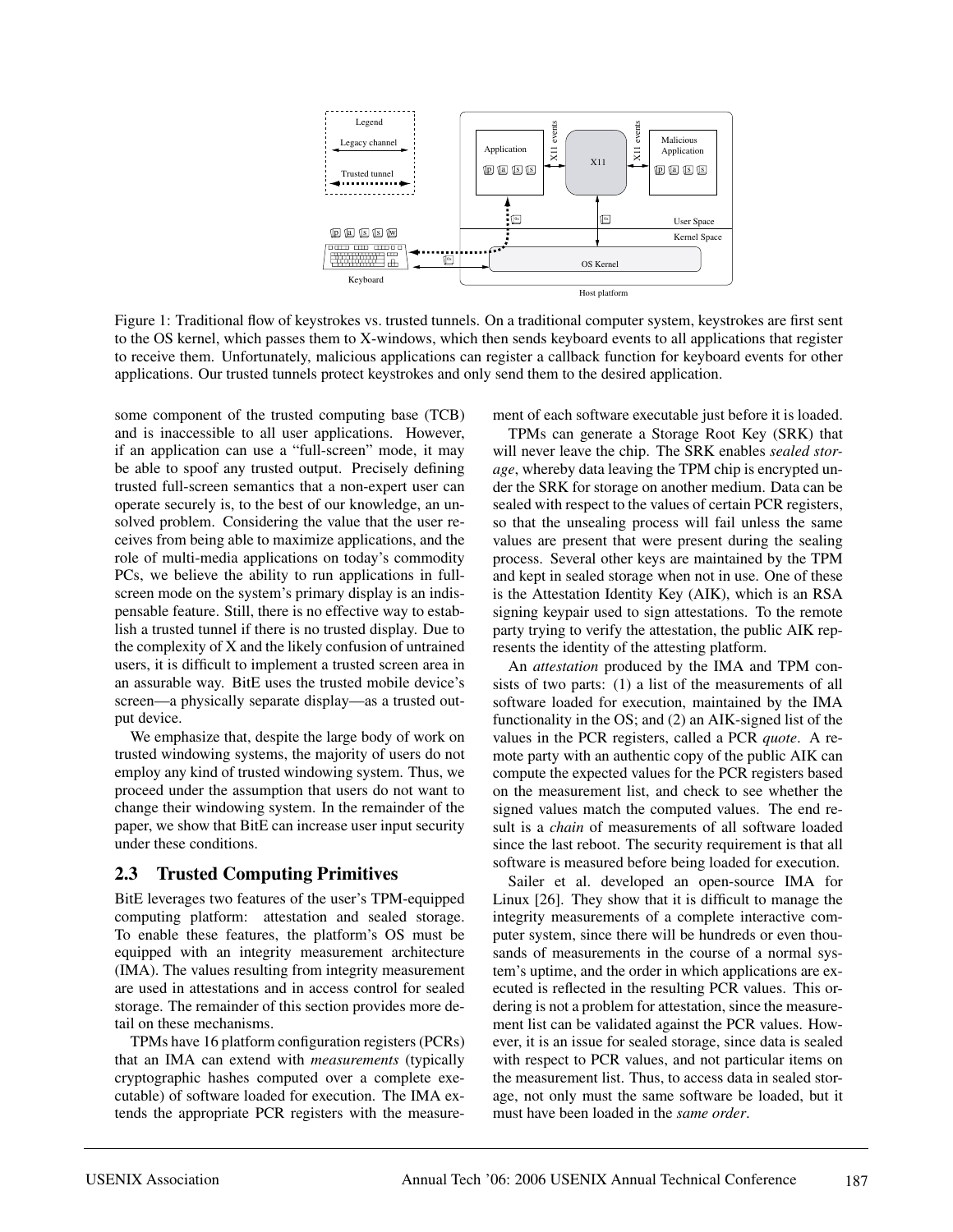During the boot process, however, a well-behaved system always loads in the same order. Hence, integrity measurement of the system from boot through the loading of the kernel, its modules, and system services loaded in a deterministic order will be consistent across multiple boot cycles on a well-behaved host platform.

One problem with IMA as described is that integrity measurements are made at *load-time*. Thus, run-time vulnerabilities may go undetected if malicious parties can exploit the difference between time-of-check and time-of-use (so-called TOCTOU attacks). IMA can be used in combination with systems which provide runtime attestation [32] or verifiable code execution [28] to achieve even stronger platform security guarantees.

#### **3 Bump in the Ether**

We provide a brief overview of BitE and present the assumptions under which it operates. We then discuss the necessary setup which must take place before BitE can be used. We describe the use of BitE to secure user input in Section 4.

### **3.1 System Overview**

The primary goal of BitE is to enable end-to-end encrypted, authenticated input between the user's trusted mobile device and an application running on her host platform. BitE is built around a trusted mobile device that can proxy user input, show data on its own display, efficiently perform asymmetric and symmetric cryptographic operations, and store cryptographic keys. This trusted device runs a piece of software called the BitE Mobile Client. The BitE Mobile Client verifies attestations from the host platform, manages cryptographic keys used in establishing trusted tunnels for user input, and provides a trusted output mechanism which can inform the user of security-relevant events.

We summarize the two setup steps and common usage for BitE.

- 1. Building an association between the trusted mobile device and the host platform (Section 3.3.1). This is performed once for each trusted mobile device and host platform pair.
- 2. Registering applications on the host platform for use with BitE (Section 3.3.2). This is performed once for each registered application on a particular trusted mobile device and host platform pair.
- 3. Sending user input to a registered application (Section 4). This is performed every time secure input to a registered application is required. We consider two kinds of registered applications, those which are BitE-aware, and those which are not.

#### **3.2 Threat Model and Assumptions**

Users use their computers to process sensitive information, for example, banking applications, corporate VPNs, and management of financial information. Attackers are

interested in stealing such information, often with the intent to commit identity theft. One technique which attackers use is user-space malware, including Trojans and spyware such as keyloggers and screengrabbers.

BitE protects user input against user-space malware. We assume attackers are capable of passive monitoring and active injection attacks on the network link between the user's trusted mobile device and her host platform. We assume the user's mobile device is not compromised, although we discuss the possibility of using mutual attestation between the mobile device and host platform to detect a compromised mobile device in Section 5.3.

The mobile device must simultaneously connect to the user's input device (e.g., keyboard) and her host platform. We assume that a secure (direct physical connection, or authenticated and encrypted wireless connection) association between the user's input device and her mobile device can be established. However, there are environments where the user is wary of trusting an unknown keyboard for fear of hardware keyloggers. In such environments, the user can enter sensitive information directly into her mobile device, avoiding the use of the suspicious keyboard. Physical attacks such as "shoulder surfing" and keyboard emanation attacks [41] are beyond the scope of BitE. Thus, we do not discuss them further. For the remainder of the paper, we consider the user's input device (e.g., wireless keyboard) as an extension of her mobile device. Subsequent discussions will focus on interaction between the user, her mobile device, and her host platform.

We use attestation to verify the integrity of code loaded for execution on the user's host platform, so we need *not* assume that the host platform's software integrity is intact. However, as discussed in Section 2.3, the integrity measurement architecture used for attestation has TOCTOU limitations. Specifically, attestation allows us to detect modified program binaries before they are loaded. If a loaded application is compromised while running, however, IMA will not detect it.

We must trust the OS kernel on the host platform with which the user wishes to establish a trusted tunnel for input. One reason we must trust the OS kernel is because of its ability to arbitrarily read and modify the memory space of any process executing on the system—we cannot trust an application without also trusting the kernel on which it runs.

# **3.3 BitE Setup**

We now describe application setup with BitE, which consists of two steps: (1) an association between the trusted mobile device and the host platform must be created, and (2) applications for which BitE will be used to secure their input must be registered with the BitE system.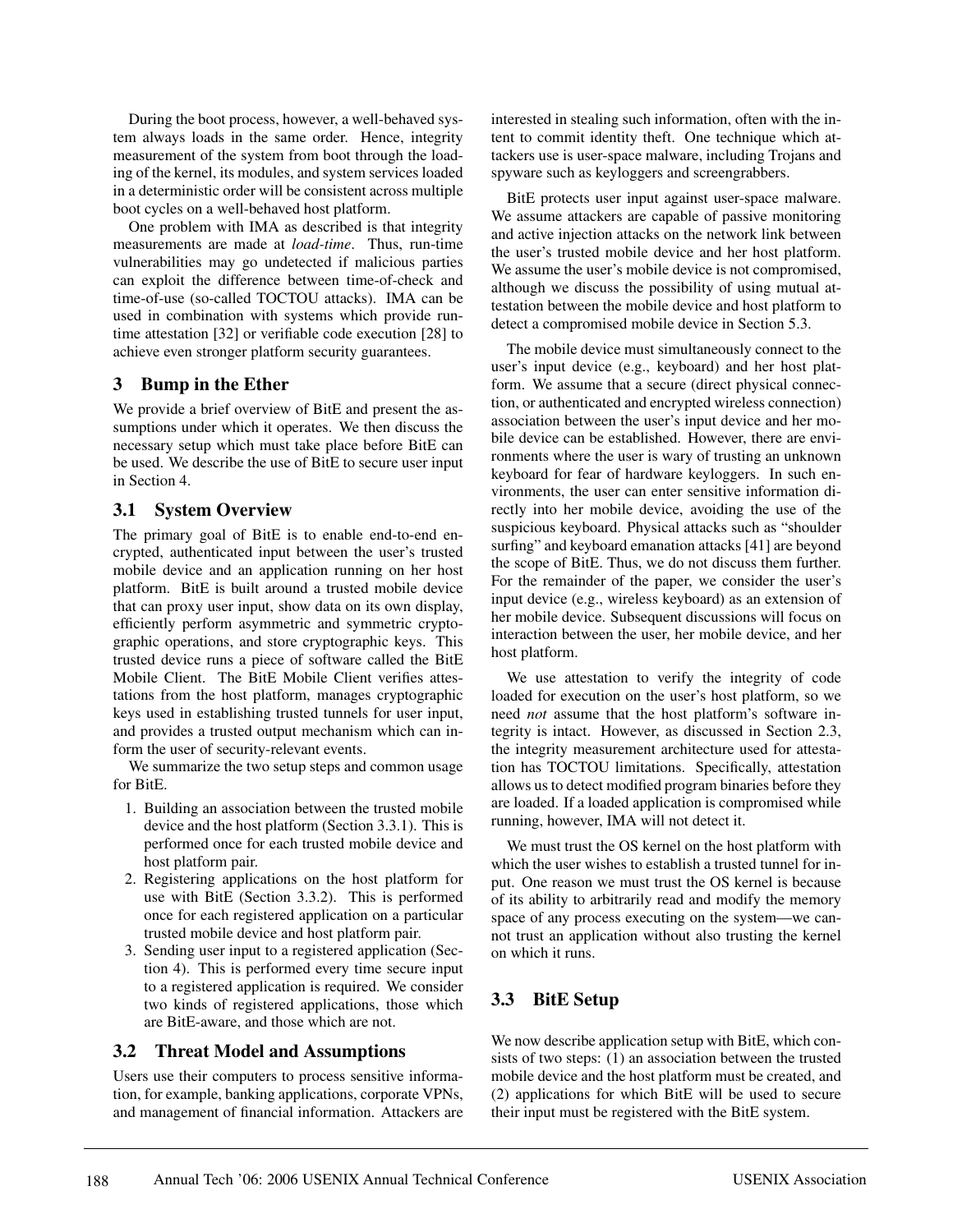#### **3.3.1 Device Association**

An association between the trusted mobile device and the host platform consists of two parts: (1) the BitE Mobile Client's ability to verify attestations from the host platform, and (2) keys for mutually authenticated and encrypted communication between the BitE Mobile Client and the BitE Kernel Module. The purpose of the attestation is to detect malware on the host platform; the purpose of the mutually authenticated and encrypted communication is to thwart active injection and passive monitoring attacks on the wireless connection between the BitE Mobile Client and the BitE Kernel Module.

To enable the BitE Mobile Client to verify attestations, it must be equipped with a set of expected measurements of acceptable software configurations for the host platform. However, the set of all possible software configurations that may be running on the host platform is unmanageable, as that set may include any piece of software that the user installs (willingly or unwillingly) on her host platform.

Our solution is to verify the measurements of those software components which are expected to change infrequently on a healthy system: the boot stack, the kernel, its modules (including the BitE Kernel Module), and well-ordered system services (those software components whose measurements are expected to occur in the same order between boot cycles). The BitE Mobile Client must be equipped with the expected values for the measurements of this infrequently-changing software so that it can verify attested measurements. In our current prototype, this is a manual process by which we add the expected filenames and measurements to a configuration file on the BitE Mobile Client. Another solution would be to add a configuration program which runs last during the boot process on the host platform, so that it can save a copy of all measurements of well-ordered services. Note that this still has the drawback that we are simply assuming the system to be secure when the configuration program runs; this is best done on a new system before it is connected to the Internet or other potential source of malware.

To authenticate the origin of an attestation, and to verify that the measurement list received matches the PCR quote from the host platform's TPM, the BitE Mobile Client must be equipped with the public *Attestation Identity Key* (AIK) from the host platform's TPM. The AIK is required by the BitE Mobile Client to verify the digital signature on attestations from the TPM in the host platform. Our current design only performs one-way attestation (host platform to mobile device); however, we discuss the possibility of mutual attestation in Section 5.3.

The BitE Mobile Client and the BitE Kernel Module must be able to establish mutually authenticated, encrypted communication to resist active injection and passive monitoring attacks on the wireless link between the user's mobile device and her host platform. Standard protocols exist for this purpose (e.g., SSL [12]) provided that authentic cryptographic keys are in place. We use the notation  $\{K_{KM}, K_{KM}^{-1}\}\$ ,  $Cert_{KM}$  and  $\{K_{MC}, K_{MC}^{-1}\}$ ,  $Cert_{MC}$  for the asymmetric (e.g., RSA) keypairs and certificates (e.g., self-signed X509) for the BitE Kernel Module and the BitE Mobile Client, respectively.

We assume for simplicity that the attacker is not present during the exchange of  $AIK$ ,  $Cert_{KM}$ , and  $Cert_{MC}$ . Thus, our current prototype exchanges these keys in the clear. We note that securing this key exchange is possible, though challenging. A potential solution is to use location-limited side channels to exchange pre-authentication data. Seeing-is-Believing and related techniques could be applied here [2, 16, 34].

#### **3.3.2 Application Registration**

Applications must be registered with the BitE Kernel Module and the BitE Mobile Client so that their integrity can be verified during subsequent attempts by the user to send input to them. The integrity measurement of each application serves as access control for applicationspecific cryptographic keys which are used to establish the trusted tunnel for user input.

To obtain the expected measurement value of an application, the user first indicates her desire to register a new application to the BitE Mobile Client. She then performs an initial execution of the application to be registered on her host platform. The IMA automatically measures this application and its library dependencies and stores them in the IMA measurement list (see [26] for details). We assume the system state can be trusted during application registration (i.e., there is no malicious code executing). Note that other dependencies may exist that we wish to measure. For example, configuration files can have a significant impact on application security. Automatic identification of configuration files associated with a particular application is complex, and beyond the scope of this paper. Alternatively, a trusted authority could provide the measurement values for a trustworthy version of the application.

The BitE Kernel Module generates a symmetric key  $K_{App_i}$  (for application i) to be used in subsequent connections for the derivation of encryption and MAC session keys for establishing the trusted tunnel. These per-application cryptographic keys are kept in TPMprotected sealed storage [37]. They are sealed under the PCR values which represent the boot process up through the loading of well-ordered system services (as described in Section 3.3.1). Handling which PCR registers receive which measurements is an issue which requires some care. We introduce the issue, and then present two possible solutions.

We dedicate a subset of the available PCRs for measurements of the well-ordered system services. However, once the appropriate measurements are in these PCRs, the TPM will allow the secrets in sealed storage to be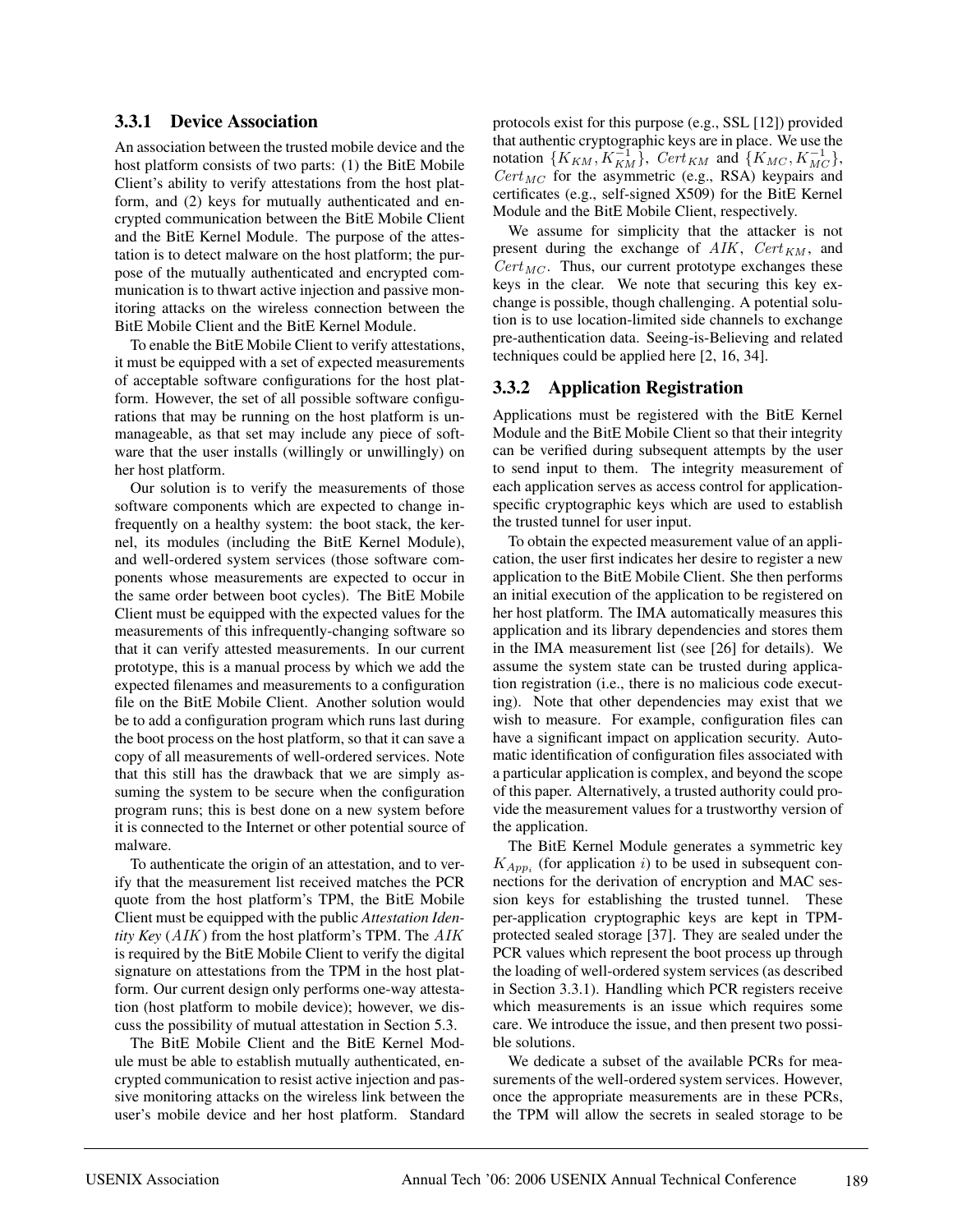unsealed. A temping solution is to invalidate these PCRs after the BitE Kernel Module reads the sealed secrets by "measuring" some random data; however, this prevents the BitE Kernel Module from adding new secrets to sealed storage during the current boot cycle.

One option is to use dedicated PCR registers for the well-ordered system services, but not invalidate these registers after the BitE Kernel Module reads the sealed secrets. We must then trust the OS to restrict access to the TPM and hence the interface with sealed storage. This way, the BitE Kernel Module can add new secrets to sealed storage at any time. Our current prototype uses this option, which is more convenient, but less secure, than the next option.

An alternative is to allow application registration only immediately after a reboot. Thus, the application to be registered is the only software run during that boot cycle that is not part of the well-ordered system services, resulting in a more secure system state for registration, so that it is safer to leave the contents of the PCRs dedicated to well-ordered system services intact. Note that the reboot into "registration mode" may need to be a special, reduced-service reboot if there is non-determinism in the order in which some services are executed. For example, a host platform which starts a web server early in the boot process may execute a CGI script before the rest of the system has finished booting and invalidate some PCR values.

The IMA measurement for application  $i$ , the newly generated symmetric key  $K_{Appi}$ , and the user-friendly name of the registered application (e.g., *OpenOffice Calc*), are sent over a mutually authenticated, encrypted channel (established using  $Cert_{KM}$  and  $Cert_{MC}$  in, e.g., SSL with ephemeral Diffie-Hellman key agreement [12]) to the BitE Mobile Client, where they are stored for future use.

### **4 Operation**

We now describe the actual process by which a user using BitE securely enters input into a registered application. At this point, the association between the trusted mobile device and the host platform is established, and the user's application(s) have been registered with the BitE system. The goal is to establish an end-to-end trusted tunnel for input between the user's trusted mobile device and an application running on her host platform. We define a trusted tunnel to be a mutually authenticated, encrypted network connection. We describe BitE using Linux and X11 terminology [39, 40]. However, our techniques can be applied to other operating environments, e.g., Microsoft Windows or Apple OS X, contingent on the existence of some means for attesting to the current software state.

We first consider applications designed with knowledge of BitE (Section 4.1), and later describe a wrapper which can be used with legacy applications (Section 4.2).

We also consider conflict resolution which becomes necessary when multiple applications require a trusted tunnel concurrently (Section 4.3). Figure 2 shows a procedural overview of secure input using BitE.

### **4.1 BitE-Aware Applications**

Establishment of a trusted tunnel is initiated by a BitEaware application when it requires sensitive input (e.g., passwords or credit card numbers) from the user. The application sends a message to the BitE Kernel Module to register an input-event callback function implemented by the BitE-aware portion of the application. If the BitE Kernel Module has no other outstanding requests, it begins the process of establishing the trusted tunnel. We discuss extensions to allow the user to manually initiate a trusted tunnel in Section 6.2.

There are three steps in the establishment of a secure input session:

- 1. Verification by the BitE Mobile Client of an attestation produced by the host platform, including verification that the desired application was loaded (Section 4.1.1).
- 2. Interaction between the user and her trusted mobile device to confirm that it is indeed her desired application which is requesting secure input (Section 4.1.2).
- 3. Establishment of the session keys which will be used to encrypt and authenticate the actual keystrokes entered by the user (Section 4.1.3).

### **4.1.1 Attestation of Host Platform State**

The BitE Mobile Client must verify an attestation of the software which has been loaded on the user's host platform. This serves two purposes: (1) to ensure the the the well-ordered system services on the host platform have not been modified since the mobile device / host platform association, and (2) to ensure that the trusted tunnel for input is established with exactly the same application that was initially registered. The BitE Mobile Client can verify the signature on the attestation with its authentic copy of the public AIK, and it can verify that the measurement list is consistent with the signed PCR quote. It can then compare the measurement values with those present during application registration (Section 3.3.2). If the values match, we consider the host platform to have successfully attested its software state to the BitE Mobile Client. The trusted mobile device now has assurance that the loaded versions of the well-ordered system services and the user's desired application match those recorded during registration. If this verification fails, then the process of establishing a trusted tunnel for input is aborted, and the user is notified via the display on her trusted mobile device.

Note that the software state of a host platform is comprised of *all* software loaded for execution; we discussed the difficulty of managing this state space in Section 2.3.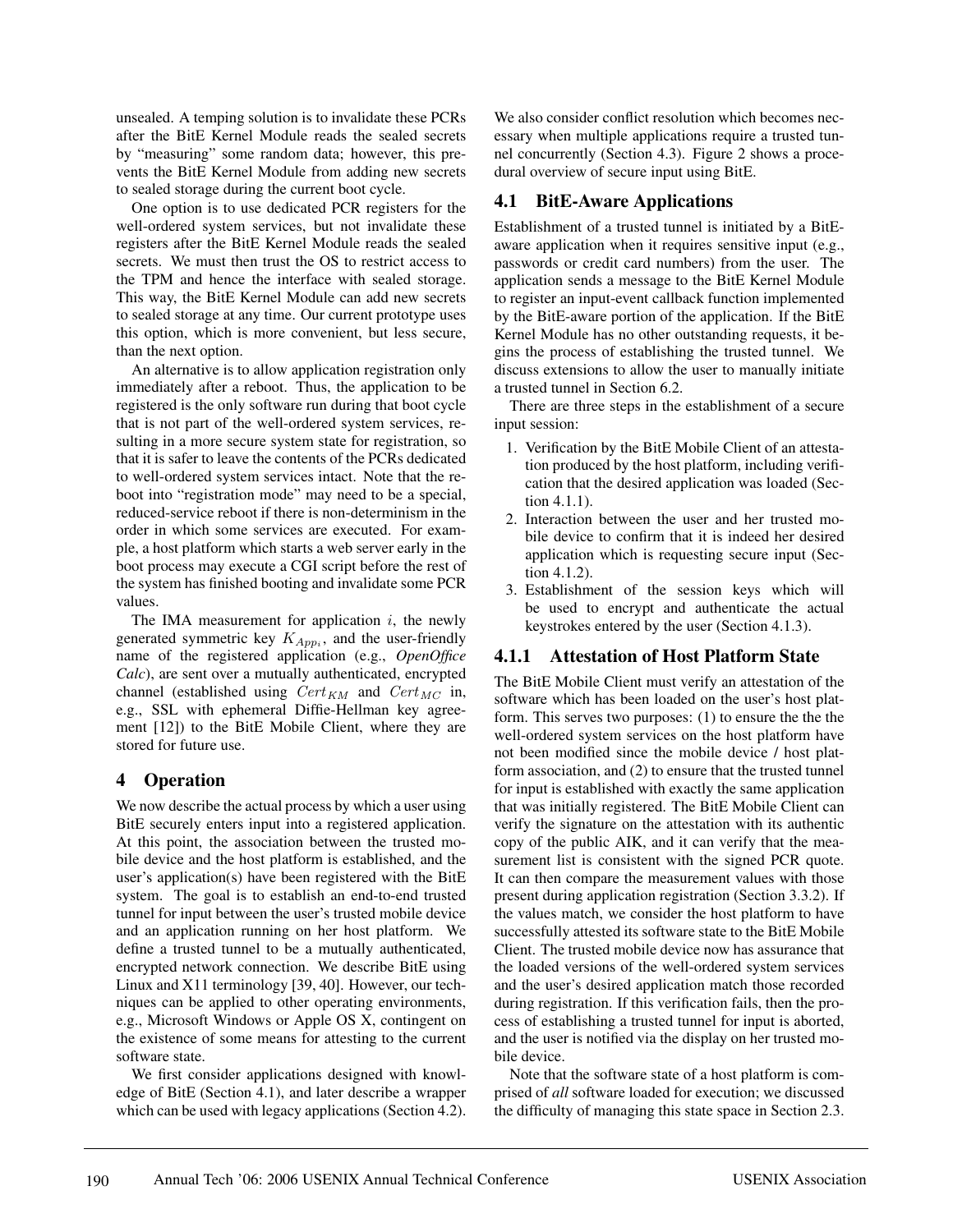

Figure 2: BitE system architecture. The user presses keys (e.g., types a password) on the keyboard. The keypress events are sent over an encrypted channel to the BitE Mobile Client. The BitE Mobile Client re-encrypts the keyboard events with a cryptographic key that is specific to some application. On the host platform, the encrypted keyboard events are passed to the BitE Kernel Module, and then to the application, where they are decrypted.

We verify measurements of the well-ordered system services and the user's desired application, but other software may be executing. It is such unknown user-level software against which the trusted tunnel offers protection.

#### **4.1.2 User / Mobile Device Interaction**

The trusted mobile device's display serves as a trusted output channel to the user. This enables us to minimize the amount of trust we place in the window manager on the host platform. Upon verifying an attestation from the host platform, the BitE Mobile Client has assurance that the correct application was loaded. Before session keys can be established to form the trusted tunnel, it is necessary to involve the user via her trusted mobile device to ensure that the application with which the user intends to interact and the application asking for her input are the same. This property can be challenging to achieve without annoying the user. A viable solution is one that is easy to use, but not so easy that the user "just hits OK" every time.

Our solution is to display a list of registered applications on the BitE Mobile Client. The user must scroll down (using the arrow keys on her keyboard, or navigational buttons on the trusted mobile device itself) and then select (e.g., press enter) the correct application. Note that since all input from the user's keyboard passes through the trusted mobile device the user does not actually need to press buttons on the mobile device. The mobile device will interpret the user input from her keyboard appropriately. We believe user confusion will be minimal, but a user-study is needed to validate this solution. Refer to Figure 3 for more information on the interaction between the user and her trusted mobile device.

We are concerned about users developing habits that might increase their susceptibility to spoofing attacks. Thus, we randomize the order of the list so that the user cannot develop a habit of pressing, e.g., "down-downenter," when starting a particular application that requires a trusted tunnel. Instead, the user must actually read the list displayed on her mobile device and think about selecting the appropriate application. We believe selection from a randomized list achieves a good balance between security and usability, provided that the length of the list is constrained (for example, that it always fits on the mobile device's screen).

Once the list is displayed, the BitE Mobile Client signals the user, e.g., by beeping. This serves two purposes: (1) to let the user know that a secure input process is beginning; and (2) to let the user know that she must make a selection from choices on the mobile device's screen. Item (2) is necessary because a user may become confused if her application seems unresponsive when in reality the BitE Mobile Client on her mobile device is prompting her for a particular action.

Note that a look-alike (e.g., Trojan, spoofing attack) application will be unable to get the mobile device to display an appropriate name, because the look-alike application was never registered with the BitE system. Only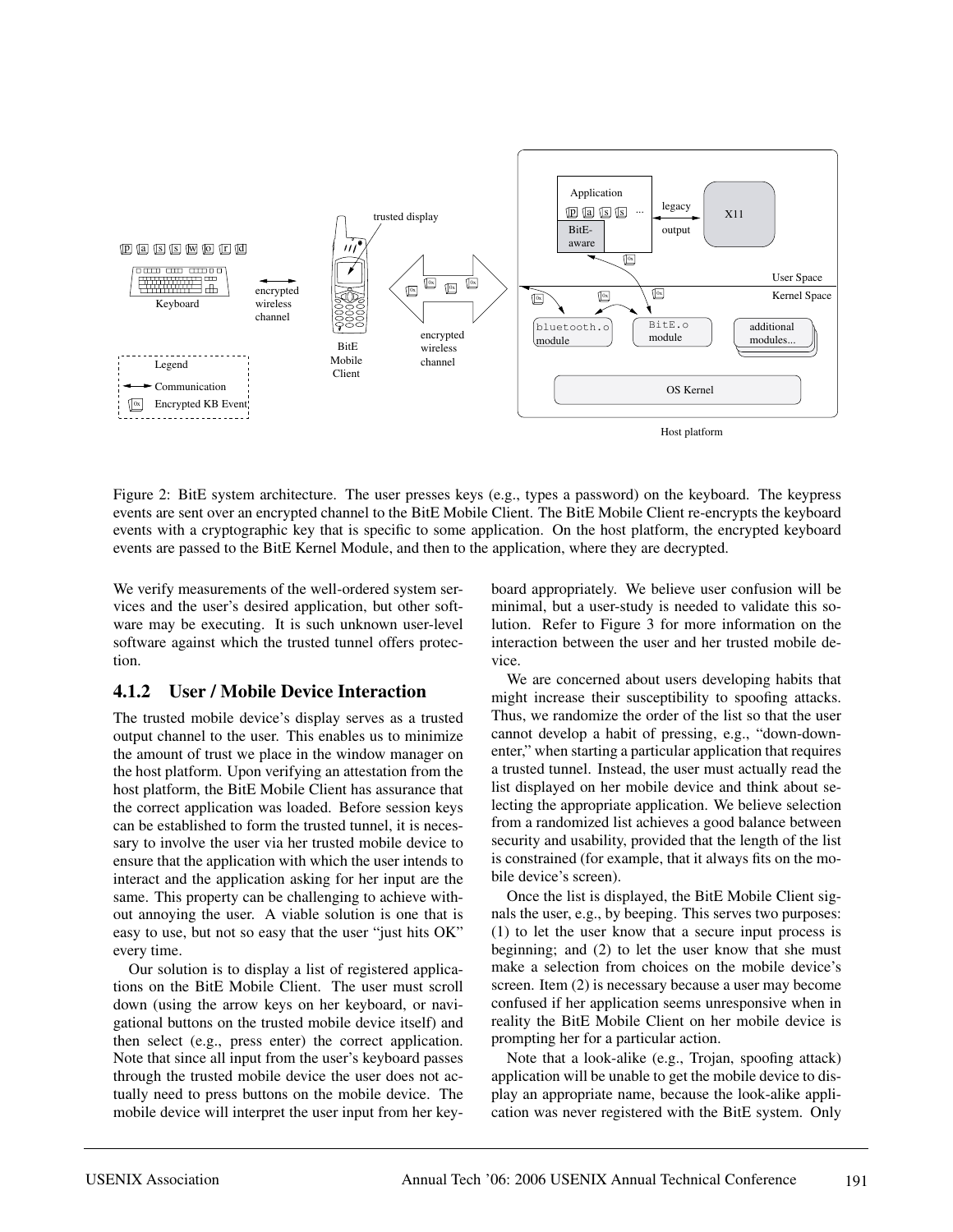

Figure 3: Simplified application execution and trusted tunnel establishment with registered BitE-aware application so that the user can enter sensitive information to that application. In this figure we assume the user's input device(s) is an extension of the trusted mobile device, so we do not show input device(s). We also assume host platform / BitE Mobile Client association (Section 3.3.1) and application registration (Section 3.3.2) have already been successfully completed. *input* consists of padding, a sequence number, and the actual input event.  $TT = Trusted$  Tunnel.

applications that were initially registered are options for trusted tunnel endpoints.

If the user is satisfied, she selects the option given by her mobile device corresponding to the name of the application with which she wants to establish a trusted tunnel. If she suspects anything is wrong, she selects the *Abort* option on her mobile device. It is an error if the user selects any application other than the one which is currently requesting a trusted tunnel. That is, the BitE Mobile Client will report an error to the user (the application she selected from the list is not the same application that requested a trusted tunnel). It is a policy decision to decide how to handle this type of error. One approach is to fail secure, and prevent the user from entering sensitive input into her application until a successful retry.

Variations on this user interface that might also be effective in practice are discussed in Section 6.2.

#### **4.1.3 Session Keys**

At this point, the BitE Mobile Client has verified an attestation from the host platform, proving that the desired application and the correct well-ordered system services have been loaded. In addition, the user has selected the same application on her mobile device that requested secure input. To complete the encrypted, authenticated tunnel for input, session keys must be established.

Keys are established for encrypting and authenticating user input-related communication to and from the BitE Mobile Client. Even though user input is a one-way concept, bidirectional communication is necessary to properly support complex key sequences such as auto-repeat and Shift-, Control-, and Alt- combinations. The session keys are derived from the per-application keys established during application registration using standard protocols [17].

The BitE Mobile Client uses the session keys to encrypt and MAC the actual keyboard events such that they can be authenticated and decrypted by the BitE-aware application in an end-to-end fashion. Our current prototype does not consider keystroke timing attacks [33, 35]; incorporation of countermeasures for such attacks is the subject of future work.

Figure 3 presents step-by-step details on the process of input via the BitE trusted tunnel. For simplicity, the figure shows user input as a one-way data flow.  $K_{\text{encr}}$  and  $K_{MAC}$  are the encryption and MAC keys for input data flowing from the BitE Mobile Client to the application.

Once the trusted tunnel is established, the user can input her sensitive data. When the application is finished receiving sensitive input, it notifies the BitE Kernel Module that it is finished receiving input via the trusted tunnel. At this point, the BitE Kernel Module tears down the encrypted channel from the BitE Mobile Client to the application, and reverts to listening for requests for trusted tunnels from other registered applications. The BitE Mobile Client notifies the user that the secure input session has finished.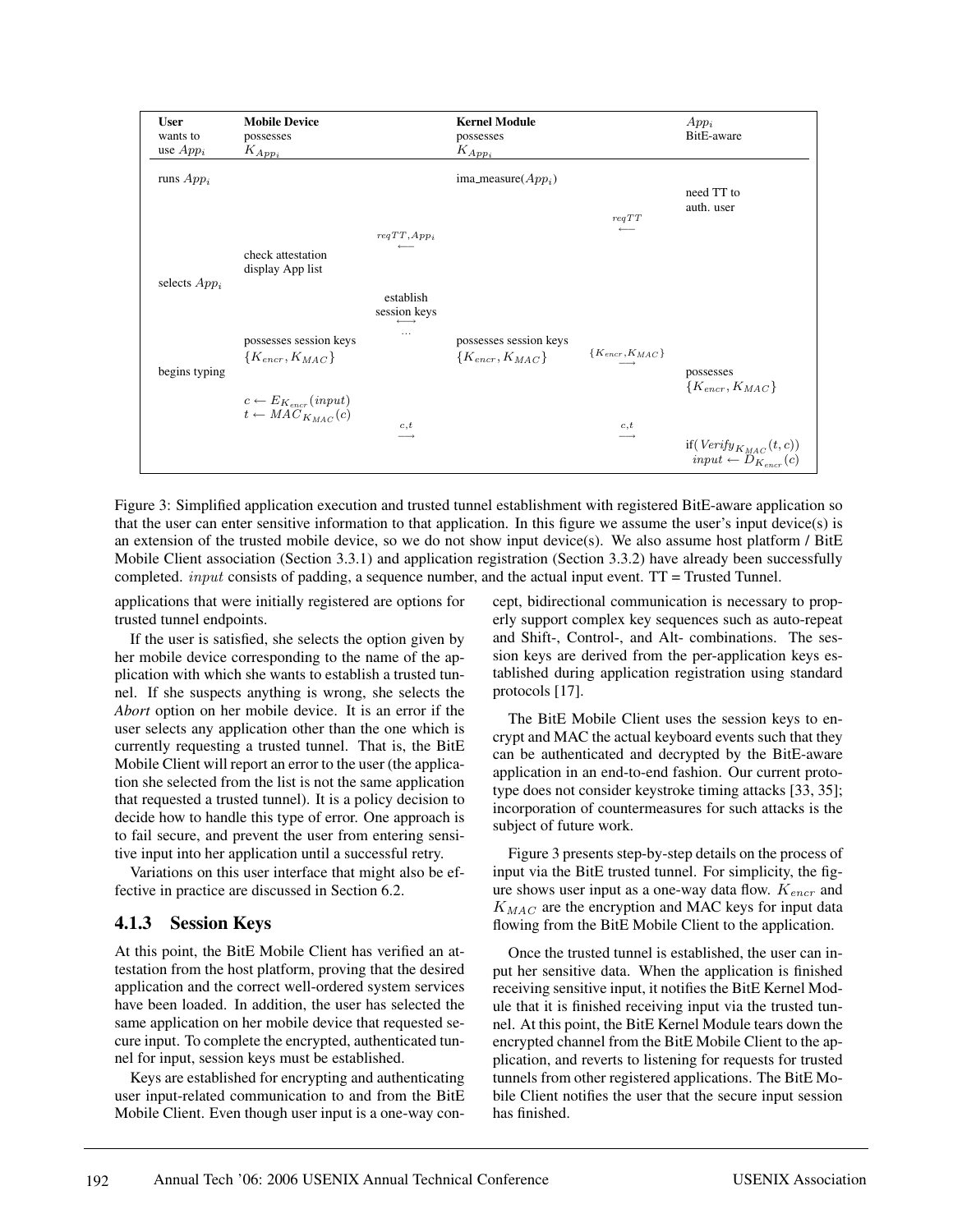#### **4.2 BitE-Unaware (Legacy) Applications**

We now describe BitE operation with an application that is *unaware* of the BitE system. That is, this section describes how BitE is backwards-compatible with existing applications. Legacy applications were written without knowledge of BitE, so there is no way for a legacy application to request a trusted tunnel. Hence, all input to a legacy application must go through a trusted tunnel. The basic idea is that we run legacy applications inside a *wrapper* application (the BitE-wrapper) that provides input events to that application (e.g., stdin or X keyboard events).

The legacy application is automatically measured by the IMA, and it is registered with BitE in the same way BitE-aware applications are registered. If the application changes after its initial registration, the BitE Kernel Module will not release the application-specific keys necessary to establish session keys for encrypting and authenticating keyboard events. Note that the applicationspecific keys can be unsealed from sealed storage as long as the measurements of the well-ordered system services are as expected. Once the BitE Kernel Module has access to the application's keys, it will only release them to the application if that application's measurement matches the expected value.

The most challenging part of interacting with a legacy application is that it contains no BitE-aware component that can handle the decryption and authentication of keyboard events. Instead, the BitE-wrapper does the decryption and authentication of keyboard events. It is necessary to prevent the legacy application from receiving keyboard events from the window manager (or other userlevel processes), while allowing it to receive input from the wrapper application. This is easy to achieve for console applications (e.g., just redirect stdin); however, it is challenging for graphical applications. We now consider the necessary BitE-wrapper functionality for X11 applications.

X11 applications (*clients* in the context of X) register to receive certain types of event notifications from the X server. Common event types include keyboard press and release events. Applications register to receive these events using the XSelectInput function. The BitE-wrapper application can intercept this call for dynamically linked applications using the LD PRELOAD environment variable. With LD PRELOAD defined to a custom BitE shared library, the run-time linker will call the BitE XSelectInput instead of the X11 XSelectInput. Thus, the BitE Kernel Module is hooked into the application's input event loop. The BitE Kernel Module can generate its own input events to send to the application simply by calling the callback function that the application registered when it called XSelectInput.

#### **4.3 Handling Concurrent Trusted Tunnels to Prevent User Confusion**

While there are no technical difficulties involved in maintaining multiple active trusted tunnel connections from the BitE Mobile Client to applications, there are userinterface issues. We know of no way to disambiguate to the user which application is receiving input without requiring user diligence. For example, a naive solution is to display the name of the application for which user input is currently being tunneled on the mobile device's screen. This requires the user to look at the screen of her mobile device and ensure that the name matches that of the application with which she is currently interacting.

To prevent user confusion, we force the user to interact with one application at a time in a trusted way. If we allow users to rapidly switch applications (as today's window managers do), then the binding of user intent with user action is dramatically weakened. The rapid context switching makes it easy for the user to become confused and enter sensitive input into the wrong application. An adversary may be able to exploit this weakness. Some users may find this policy annoying; we discuss an alternative policy in Section 6.2.1.

We consider two example applications which we assume to be BitE-aware and that require a trusted tunnel for user authentication:

- 1. Banking software which requires the user to authenticate with an account number and a password.
- 2. A virtual private network (VPN) client which requires the user to authenticate with a username and a password.

Suppose the user needs to interact with both applications at the same time, for example, to compare payroll information from her company with entries in her personal bank account. In today's systems, there is nothing to cause the user to serialize her authentication to these applications. She may start the banking software, then start the VPN client, then authenticate to the banking software, then authenticate to the VPN client. In the BitE system, assuming the banking software and VPN client are BitE-aware, the BitE Kernel Module considers this behavior to be a concurrent request by two applications for establishment of a trusted tunnel.

It is a policy decision how to handle concurrent trusted tunnel requests. One option is to default-deny both applications, and alert the user to the contention. She can then retry with one of the two applications, and use it first. This forces the user to establish a trusted tunnel to the first application and fully input her sensitive data to that application. Once her data is input, the first application will relinquish the trusted tunnel, and it will be torn down by BitE. The user can then begin the process of entering her sensitive data to the second application, which will entail the establishment of another trusted tunnel. These one-at-a-time semantics may induce some additional la-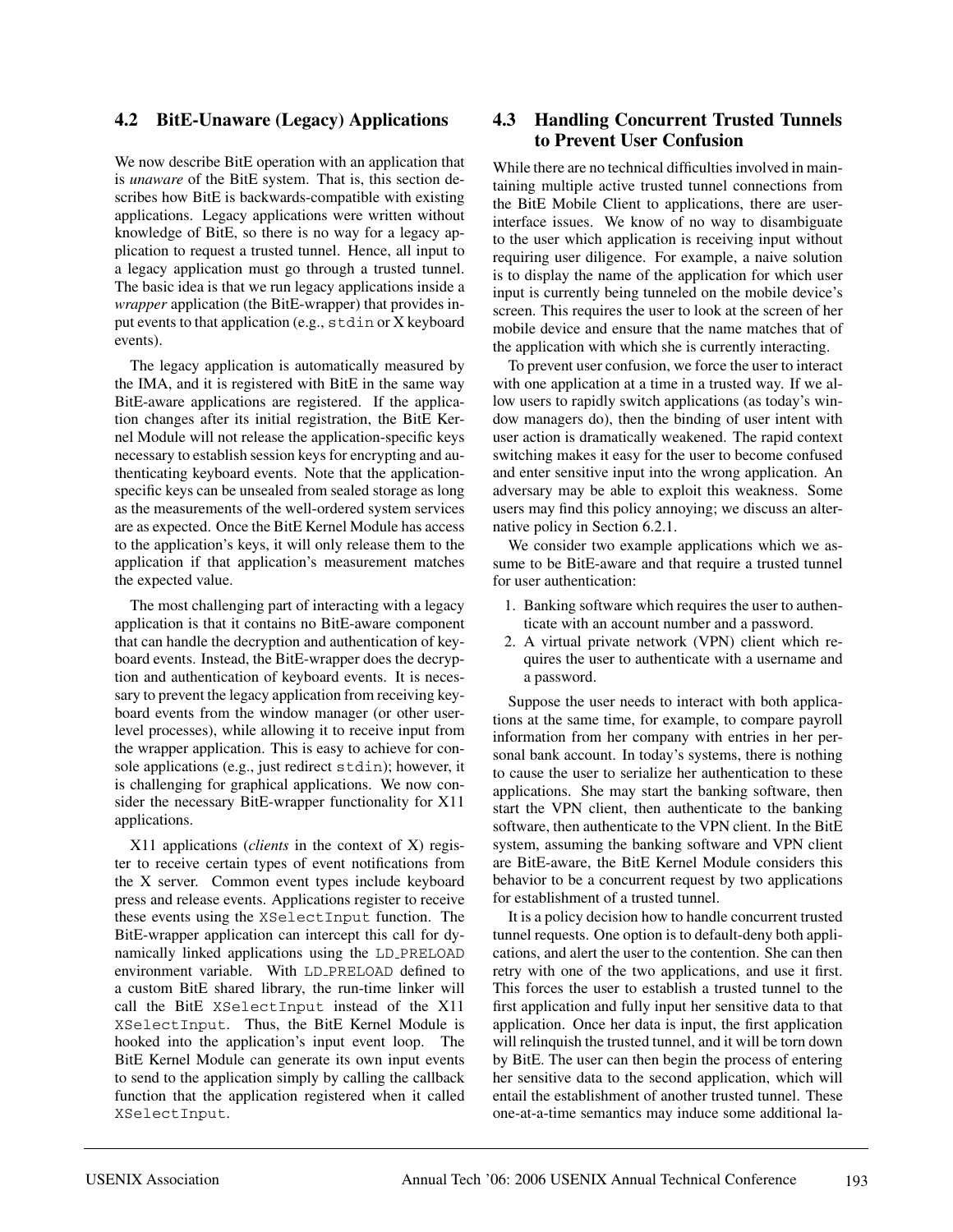tency for the user before she can begin using her applications, but we consider this to be an acceptable tradeoff in light of the gains in security.

### **5 Security Analysis**

In this section we analyze the security of BitE. During the design of BitE, we tried to make it difficult for the user to make self-destructive mistakes. For example, the BitE Mobile Client will not allow the user's keystrokes to reach the BitE Kernel Module if verification of an attestation fails. The user must respond to messages displayed on her mobile device before she can proceed. Security mechanisms on the critical input path cannot go unnoticed by the user. These mechanisms must provide value commensurate with the difficulty of using them.

We provide some examples of attacks that BitE is able to protect against. We then consider the failure modes of BitE when the assumptions upon which it is constructed do not hold.

### **5.1 Defensed Attacks**

We consider multiple scenarios where the use of BitE protects the user.

**Capturing Keystrokes with X** Giampaolo shows how easy it is for an attacker to use a malicious application to capture the keystrokes the user intends to go to the active (and assumed benign) application. If the user is using BitE to enter sensitive data, however, this attack does not work (see Figure 1). The user's keystrokes are encrypted and authenticated with session keys (as discussed in Section 4) which are unavailable to the malicious application. Hence, the encrypted keystrokes reach the user's desired application unobserved.

**Software Keyloggers** Software keyloggers are a significant threat. Sumitomo Bank in London was the victim of a sophisticated fraud scam involving software keyloggers [27]. With BitE, the user's keystrokes travel inside encrypted, authenticated tunnels. Even if an adversary can capture the ciphertext, he will be unable to extract the keystrokes.

**Bluetooth Eavesdropping** BitE is most convenient for the user when wireless communication mechanisms can be used between the mobile device and the host. As long as the initial exchange of public keys between the BitE Mobile Client and the BitE Kernel Module proceeds securely, all communication between them can be encrypted and authenticated using standard protocols. If keystroke timing attack countermeasures are incorporated [33, 35], timing side-channels can also be eliminated. Since all communication is strongly authenticated, an adversary will not be able to masquerade as a valid BitE Mobile Client or BitE Kernel Module.

**Modification of Registered Applications** An attacker may be able to modify (e.g., by exploiting a buffer overflow vulnerability in a different application) the binary of a registered application. Such an attack may modify

the application's executable such that it may log user input to a file, or send it to a malicious party on the Internet. With BitE, an IMA measurement of the executable was recorded during initial application registration (recall Section 3.3.2). The modified application binary will be detected during trusted tunnel setup when the BitE Mobile Client tries to verify the attestation from the host platform. The BitE Mobile Client will alert the user that the application has been modified.

**Kernel Modification** A measurement of the kernel binary is part of the integrity measurement which is verified when a trusted tunnel is established. Modification of the kernel image on disk will be detected after the next reboot. As a disk-only modification of the kernel image will not affect the running system until a reboot, the attack is detected by the BitE Mobile Client before it can affect the operation of BitE.

### **5.2 Failure Modes**

We now describe what happens if the assumptions upon which the security of BitE is based turn out to be invalid. Specifically, we discuss the extent to which the failure of our assumptions permit the attacker to perform one or more of the following:

- To observe keystrokes in an ongoing session.
- To observe keystrokes in current and future sessions.
- To register malicious applications.

**Compromise of Active Application** If the attacker is able to compromise an application while the user has a trusted tunnel established, he may be able to observe the user's keystrokes. This break is limited to the compromised application, however, as the attacker has no way to access keys established between the BitE Kernel Module and other registered applications. This break is feasible because the adversary is exploiting a time-of-check, time-of-use (TOCTOU) limitation of the integrity measurement architecture (e.g., a buffer overflow attack). Incorporation of mechanisms for run-time attestation (e.g., Pioneer [28]) can help defend against this attack.

**Compromise of Active Kernel on Host Platform** If the operating system kernel on the host platform is compromised without rewriting a measured binary (e.g., exploiting TOCTOU limitations with a buffer overflow attack), the attacker may be in a position to capture sensitive user input despite the BitE system. This gives the attacker access to  $K_{KM}^{-1}$  and to the unique application keys  $K_{App_i}$ . The attacker can also capture keystrokes from ongoing sessions by reading the session keys out of the memory space of the BitE Kernel Module or the applications.

**Compromised Mobile Device** Since the mobile device is used as a central point of trust in our system, its compromise will allow an attacker to access all keyboard events. The attacker will have possession of  $K_{MC}^{-1}$  so he may be able to masquerade as a trusted BitE Mobile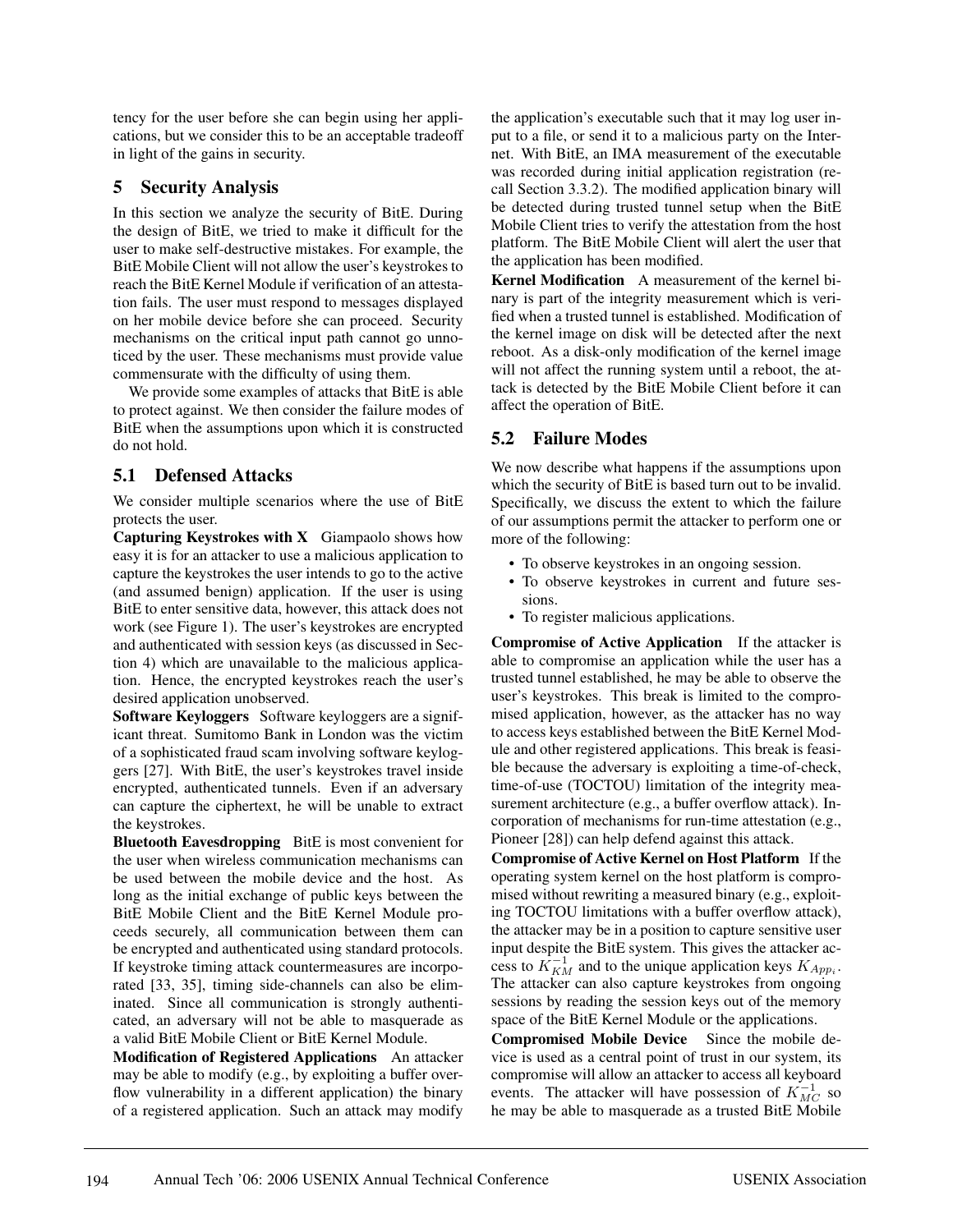Client using an arbitrary device, such as one with a very powerful radio transmitter. Further, the attacker will capture all registered applications' unique keys,  $K_{Anni}$  for application  $i$ , and user-friendly name. This will enable the attacker to establish trusted paths with registered applications, and it will allow the attacker to register new applications.

**Hardware Keyloggers** Malicious parties may use hardware as well as software techniques to record users' keystrokes. BitE is designed to protect against softwarebased attacks. To protect against hardware-based attacks, the user would need to carry their own keyboard as well as their mobile device, which we consider to be an excessive burden. However, if the amount of sensitive data that the user must enter is small, she can use BitE without an external keyboard and enter her sensitive data directly into her mobile device.

### **5.3 Mutual Attestation**

Currently, there is no attestation technology available for mobile devices. However, the TCG is currently working on trusted platform standards for mobile devices [36], which may be able to minimize the severity of a mobile device compromise. With such technology, it becomes possible to implement mutual attestation in BitE, where the host platform verifies an attestation from the mobile device in addition to the mobile device verifying an attestation from the host platform.

Mutual attestation can increase an attacker's workload, since compromising only the mobile device is no longer a sufficient attack. To fully circumvent BitE, the attacker would have to compromise both the BitE Mobile Client and the user's host platform. For example, the BitE Mobile Client could store its secrets in sealed storage, rendering them inaccessible to malicious software installed on the mobile device by an adversary.

#### **6 Discussion**

In this section we discuss additional issues that arise while using the BitE system. These issues include alternative system architectures, e.g., elimination of the trusted mobile device or TPM, and alternative user interface designs for the BitE system.

### **6.1 Alternative System Architectures**

The BitE system as presented in this paper is designed around a TPM-equipped host platform and a trusted mobile device. We briefly consider alternative design approaches, namely, designs that eliminate the mobile device or the TPM. It is particularly tempting to think that one or both of these requirements may be unnecessary since we include the OS kernel in the TCB for BitE. In addition to its role as resource manager, we must trust the OS kernel because of its ability to arbitrarily read the memory space of any process executing on the system. Other researchers have tried to quantify the extent

to which data is exposed by measuring the *lifetime* of data in a system [7, 13]. In BitE, we minimize the data lifetime of user input by minimizing the quantity of code through which cleartext input passes.

### **6.1.1 Eliminating the Mobile Device**

A significant challenge addressed by BitE is for the user to obtain a user-verifiable property of the integrity of the OS and application. It is important to recall two of the roles the mobile device fulfills:

- Verification of integrity measurements from the host platform.
- Trusted visual output to the user.

Integrity measurement on the host platform puts in place the facility for verification by an external entity, but the host platform cannot "self-verify." In BitE, the mobile device fulfills the role of the verifying entity. The mobile device must have trusted visual output to the user so it can appropriately notify the user of the success or failure of this verification.

# **6.1.2 Input Proxying by the Mobile Device**

The OS kernel on the user's host platform is part of the TCB when using BitE. With a trusted OS kernel, there is no technical reason why user input must travel through the mobile device. The BitE Kernel Module already possesses copies of the cryptographic keys shared with the application, and it could encrypt user input from the traditional keyboard driver before it passes through the window manager. However, this design raises an important usability issue. The mobile device must be on the critical input path so that it can ensure that the user cannot proceed unaware of a failed integrity verification. We are concerned that non-expert users will proceed to interact with their application even if a message appears on the mobile device stating that the system is compromised. With the mobile device on the critical input path, it can stop user input from reaching the application while also providing secure feedback to the user.

### **6.1.3 TPM Alternatives**

Finally, we discuss the extent to which the TPM is an essential requirement for BitE. We could leverage software-based attestation mechanisms to verify the authenticity of the OS [28]. However, in open computing environments, it may be challenging to satisfy the assumptions underlying these techniques, e.g., that the verified device cannot communicate with a more powerful computer during the attestation process. Still, softwareand hardware-based attestation mechanisms complement each other. Hardware-based attestation mechanisms can provide load-time guarantees, with software-based mechanisms helping to ensure tamper-evident execution. This reduces the threat posed by the TOCTOU vulnerability of the IMA.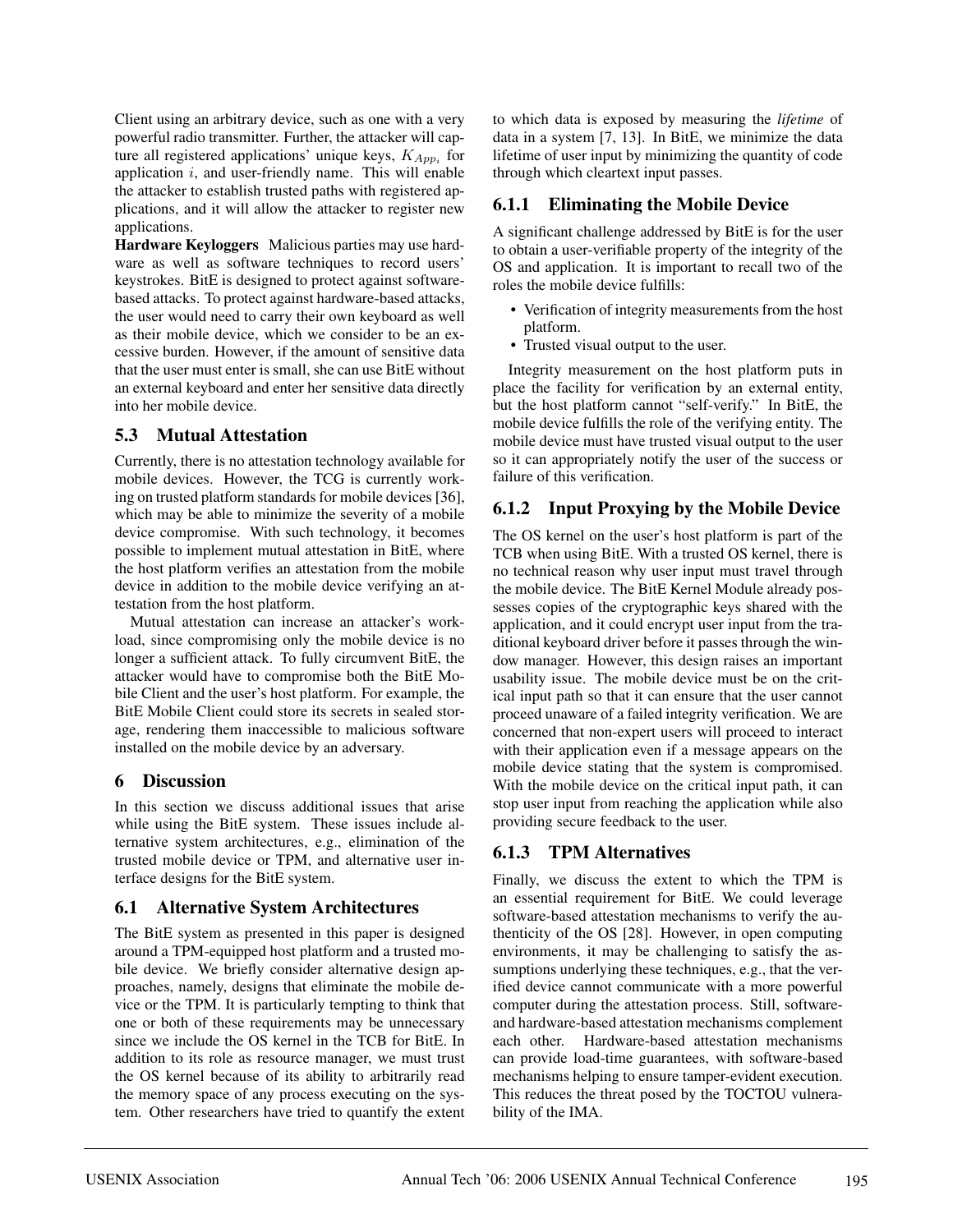#### **6.2 Alternative User Interfaces**

An important property achieved by the BitE system is that the user selects the registered application with which she would like to establish a trusted tunnel from a list on her trusted mobile device's screen. We present two alternative operating models that may be more convenient for the user, though they tradeoff the strength of the resulting trusted tunnel.

### **6.2.1 Active Selection**

As described in Section 4, BitE requires the user to select an application from a list presented by the BitE Mobile Client when a registered application requests a trusted tunnel for input. An alternative structure, and one that may be preferable for legacy applications, is one where the user directs the BitE system to establish a trusted tunnel. One possibility for giving the user this ability is to maintain a list of all registered applications on the BitE Mobile Client. When the user wants to send secure input to, e.g., *OpenOffice Calc*, she selects "OpenOffice Calc" from the list on her mobile device.

This system has advantages for legacy applications since they do not actively request a trusted tunnel for input. BitE as described in Section 4.2 requires a legacy application to receive *all* input through the trusted tunnel, which may be inconvenient for the user if she wishes to interact with a second application with a trusted tunnel while her legacy application is still running (and using the trusted tunnel).

The drawback of this *Active Selection* scheme is that it requires user diligence. We are concerned about users forgetting to manually enable the trusted tunnel when they input sensitive data.

#### **6.2.2 Always-On-Top**

Another possible configuration for a trusted tunnel system is one where the window manager is involved. In this scenario, the BitE Mobile Client and the BitE Kernel Module maintain multiple active sessions. The user's typing goes to whatever application the window manager considers to be "on top." This configuration for BitE is problematic since the window manager becomes a part of the TCB. Much of the motivation for BitE is that it is able to remove the window manager from the TCB for trusted tunnel input.

### **7 Prototype and Evaluation**

In this section, we describe our proof-of-concept prototype and evaluate some practical considerations necessary for actually building BitE. We have developed a J2ME MIDP 2.0 [19] BitE Mobile Client. It receives keystrokes via an infrared keyboard and sends them via Bluetooth to a prototype BitE Kernel Module loaded on the host platform. We use the BouncyCastle Lightweight Cryptography API for all cryptographic operations. Our prototype is shown in operation in Figure 4.



Figure 4: Our prototype BitE system and a debugging screenshot showing the prototype in operation.

The BitE Mobile Client consists of less than 1000 lines of Java code, not including source code from libraries. The BitE Kernel Module consists of approximately 500 lines of C and Java code which interacts with the BitE Mobile Client via Bluetooth, the legacy input system via the uinput kernel module, and the integrity measurement architecture of Sailer et al. [26] via the /proc filesystem.

### **7.1 Options for a Trusted Mobile Device**

We decided to develop the BitE Mobile Client as a J2ME application because of the wide variety of mobile devices which support J2ME. In particular, millions of smartphones have already been sold which are capable of running the BitE Mobile Client. However, mobile phones are continuously increasing in complexity and thus feature software vulnerabilities of their own. A recent study places the number of existing worms and viruses for mobile phones at approximately 90 [15]. While 90 is a miniscule number when compared to the amount of malcode in circulation which affects desktop computing platforms, it is still a significant figure when considering the amount of trust BitE puts in the mobile device. Efforts are ongoing to improve the security of mobile devices, augmented by the experience gained working to secure more traditional platforms [36]. Still, with today's technology, BitE is best run on a dedicated device whose software can only be upgraded under carefully controlled conditions.

#### **7.2 Encrypted Channel Setup Latency Between Mobile Device and Host**

We have performed experiments to determine the overhead associated with asymmetric cryptographic operations necessary to establish encrypted, authenticated communication between a mobile phone and host. We ran our J2ME MIDP 2.0 application on both a Nokia 6620 and a Nokia N70.

Establishing mutually authenticated communication involves performing asymmetric signature and verification operations at both communication endpoints. In our experiments with 1024-bit RSA keys (see Table 1), signing operations take 1757 ms and 1332 ms on average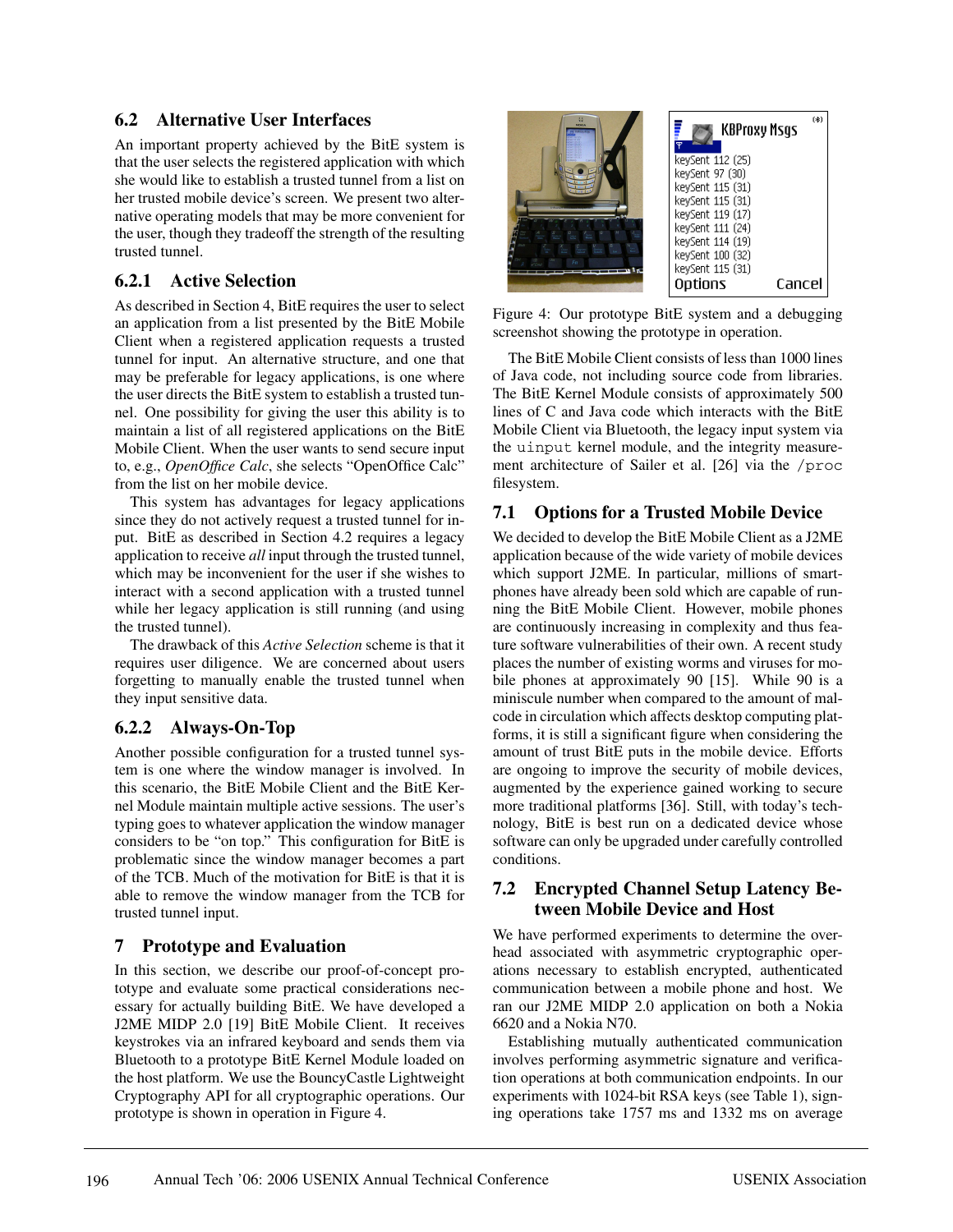| Action            | Nokia N70 |          | Nokia 6620 |          |
|-------------------|-----------|----------|------------|----------|
|                   | Time (ms) | Variance | Time (ms)  | Variance |
| RSA PSS (sign)    | 1332      | 171      | 1757       | 297      |
| RSA verify        | 40        | 03       | 54         |          |
| SHA-1 aggregate   | 91        | 125      | 171        | 110      |
| Data manipulation | 906       | 1000     | 2087       | 703      |

Table 1: Average time (in milliseconds) to perform an RSA signature and verification with a 1024-bit key and a public exponent of 65537; compute an aggregate hash of 401 (for the Nokia 6620) and 325 (for the Nokia N70) SHA-1 measurements from a Debian workstation running Linux kernel 2.6.12.5; and manipulate the IMA measurement list data.

for a Nokia 6620 and Nokia N70, respectively. Signature verification averages 54 ms and 40 ms, respectively. Thus, mutual authentication using either of these phones will take on the order of 3 to 4 seconds, which is a noticeable but tolerable delay. This is because these asymmetric operations are only required for communication setup. Once session keys are established, efficient symmetric primitives can be used for communication. The Nokia N70 consistently outperforms the Nokia 6620, but the margin is rather narrow.

#### **7.3 Keyboard / Mobile Device Communication**

We experimented with an infrared keyboard to provide user input to the BitE Mobile Client, and a Bluetooth connection from the BitE Mobile Client to the host platform. This is because our development phones can support only one Bluetooth connection at a time. The use of an infrared keyboard is undesirable because the keystrokes are transmitted in the clear. A better solution is to use a keyboard that physically attaches to the mobile phone. Alternatively, a Bluetooth keyboard capable of authenticated, encrypted communication can be used. We are unaware of any mobile phones available today that support more than one active Bluetooth connection simultaneously, but such devices may become available in the near future.

We performed simple usability experiments to analyze keystroke latencies, to ensure that BitE is not rendered useless by excessive latency while typing. We observe no noticeable latency with debug logging disabled. Use of symmetric cryptographic primitives introduces minimal overhead per keystroke. For example, the use of counter-mode encryption could enable the BitE Mobile Client to precompute enough of the key stream so that the only encrypt / decrypt operation on the critical path for a keystroke is an exclusive-or [17]. This reduces the most significant cryptographic per-keystroke operation to the verification of a MAC (e.g., HMAC-SHA-1, [3, 4, 14]). Our experiments below on verifying integrity measurements indicate that SHA-1 operations can be performed efficiently on the class of mobile phones we consider.

#### **7.4 Verifying Attestations on the Mobile Device**

We have the open-source integrity measurement architecture (IMA) of Sailer et al. [26] running on our development system. We have implemented the operations necessary for the BitE Kernel Module to send the IMA measurement list to the BitE Mobile Client, and for the BitE Mobile Client to compute the PCR aggregate for comparison with a signed PCR quote from the TPM. Table 1 shows some performance results for our prototype on a Nokia 6620 and N70. To validate an attested set of measurements from the host platform, the measurement list must be hashed for comparison with the signed PCR aggregate. For a typical desktop system, this involves hundreds of hash operations. Our experiments show that the average time necessary to compute a SHA-1 hash of 325 measurements (the number of measurements our development system had performed at the time of the experiment), 91 ms on the N70, is far less than the time necessary to manipulate the data from the measurement list—906 ms. In this experiment, the Nokia N70 is bound by memory access and not CPU operations. Our results show that the expected time for a Nokia N70 to verify an attestation (check the signature on the aggregate values from the PCRs, hash the measurement list, and compare the aggregate hash from the measurement list to the appropriate PCR value) is approximately 2 seconds, which will decrease with future devices. See Table 1 for the results from a corresponding experiment run on a Nokia 6620.

#### **8 Conclusions**

Bump in the Ether is a system that uses a trusted mobile device as a proxy between a keyboard and a TPMequipped host platform to establish a trusted tunnel for user input to applications. The resulting tunnel is an endto-end encrypted, authenticated tunnel all the way from a user's mobile device to an application running on the host platform. BitE places specific emphasis on these design issues: (1) malware such as software keyloggers, spyware, and Trojans running at user level will be unable to capture the user's input; (2) operation of BitE is convenient and intuitive for users; (3) BitE is feasible today on commodity hardware; and (4) BitE offers some protection for legacy applications.